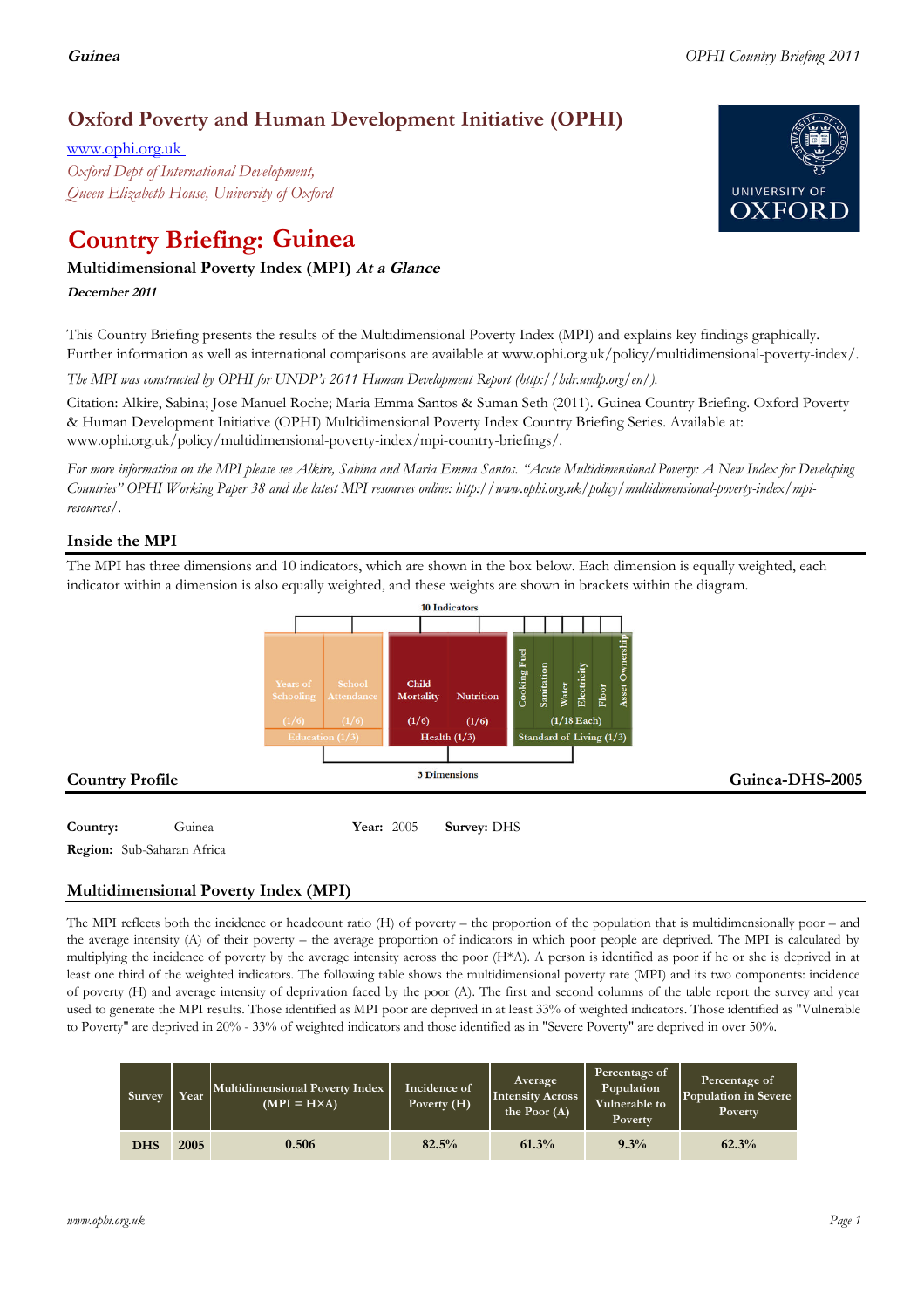# **Comparing the MPI with Other Poverty Measures**

Column chart A compares the poverty rate using the MPI with three other commonly used poverty measures. The height of the first column denotes the percentage of people who are MPI poor (also called the incidence or headcount ratio). The second and third columns denote the percentages of people who are poor according to the \$1.25 a day income poverty line and \$2.00 a day line, respectively. The final column denotes the percentage of people who are poor according to the national income poverty line. The table on the right-hand side reports various descriptive statistics for the country. The statistics shaded in khaki/olive are taken from the year closest to the year of the survey used to calculate the MPI. The year is provided below each column in chart A.



|                 |                         | Summary                                                                                                                                                |          |  |  |
|-----------------|-------------------------|--------------------------------------------------------------------------------------------------------------------------------------------------------|----------|--|--|
| erty Measures   |                         | 0.506<br>Multidimensional Poverty Index                                                                                                                |          |  |  |
|                 |                         | Percentage of MPI Poor (H)                                                                                                                             | 82.5%    |  |  |
| 69.6%           |                         | Average Intensity of Deprivation (A)                                                                                                                   | 61.3%    |  |  |
|                 | 53.0%                   | Percentage of Income Poor (\$1.25 a day) <sup><math>\ddagger</math></sup>                                                                              | 43.3%    |  |  |
|                 |                         | Percentage of Income Poor (\$2.00 a day) <sup><math>\ddagger</math></sup>                                                                              | $69.6\%$ |  |  |
|                 |                         | Percentage of Poor (National Poverty Line) <sup>#</sup>                                                                                                | $53.0\%$ |  |  |
|                 |                         | Human Development Index 2011*                                                                                                                          | 0.344    |  |  |
| US\$2 a day     | <b>National Poverty</b> | $HDI$ rank*                                                                                                                                            | 178      |  |  |
| 2007            | Line<br>2007            | $HDI category*$                                                                                                                                        | Low      |  |  |
| <b>⁄Ieasure</b> |                         | # The World Bank (2011). "World Development Indicators." Washington, DC.<br>* UNDP (2011). "Human Development Report", Statistical Table 1 . New York. |          |  |  |

.<br>Note: For population figures and numbers of MPI poor people, consult the tables on OPHI's http://www.ophi.org.uk/policy/multidimensional-poverty-index/

# **Comparing the MPI with Other Poverty Measures**

Column chart B shows the percentage of people who are MPI poor (also called the incidence or headcount) in the 109 developing countries analysed. The column denoting this country is dark, with other countries shown in light grey. The dark dots denote the percentage of people who are income poor according to the \$1.25 a day poverty line in each country. The graph above tells you the year this data comes from. Dots are only shown where the income data available is within three years of the MPI survey year.



**B. Headcounts of MPI Poor and \$1.25/day Poor**



*www.ophi.org.uk Page 2*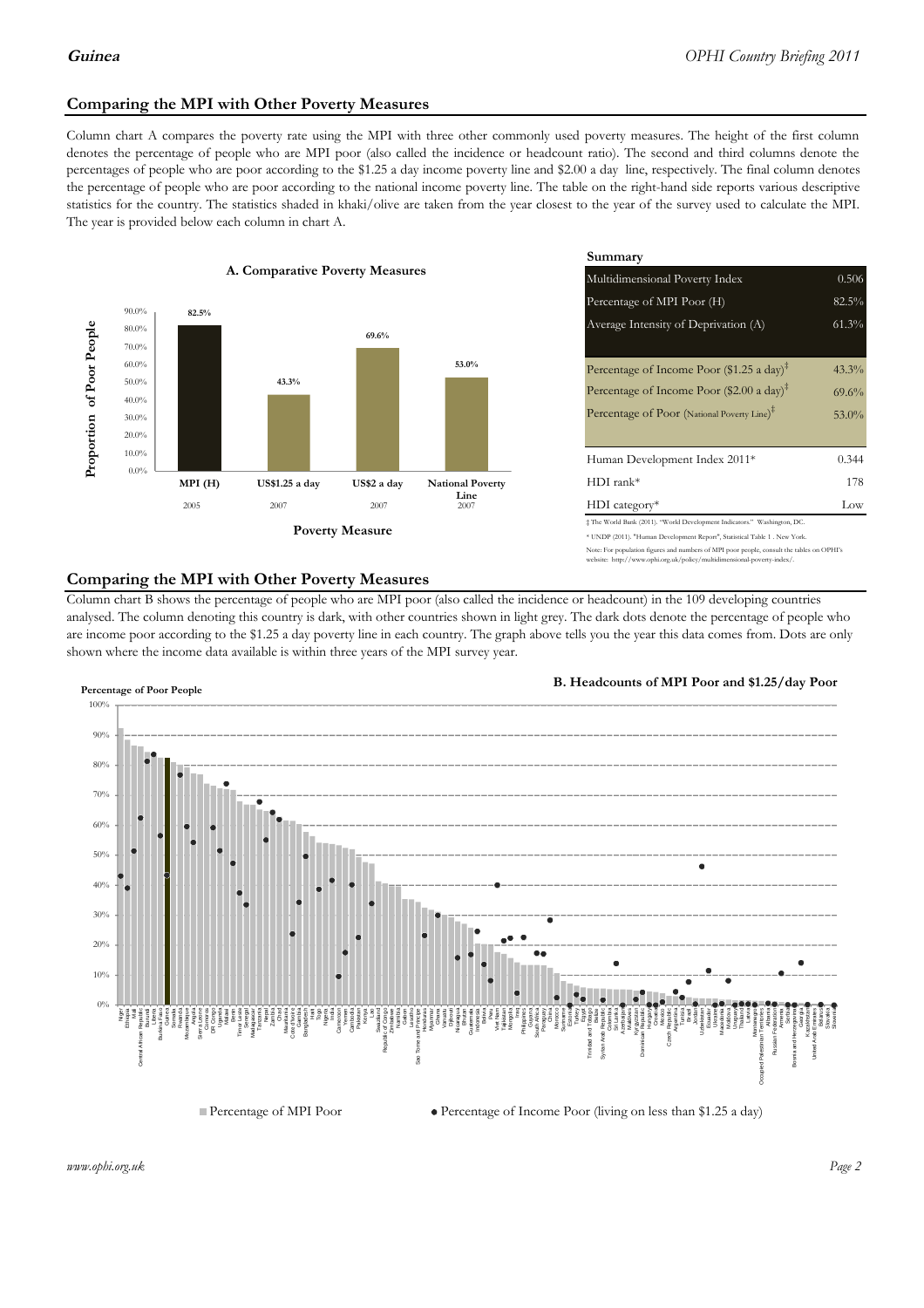# **Incidence of Deprivation in Each of the MPI Indicators**

The MPI uses 10 indicators to measure poverty in three dimensions: education, health and living standards. The bar chart to the left reports the proportion of the population that is poor and deprived in each indicator. We do not include the deprivation of non-poor people. The spider diagram to the right compares the proportions of the population that are poor and deprived across different indicators. At the same time it compares the performance of rural areas and urban areas with that of the national aggregate. Patterns of deprivation may differ in rural and urban areas.



#### **C. Deprivations in each Indicator D. Percentage of the Population MPI Poor and Deprived**



### **Composition of the MPI**

The MPI can be broken down to see directly how much each indicator contributes to multidimensional poverty. The following figure shows the composition of the MPI using a pie chart. Each piece of the pie represents the percentage contribution of each indicator to the overall MPI of the country. The larger the slice of the pie chart, the bigger the weighted contribution of the indicator to overall poverty.

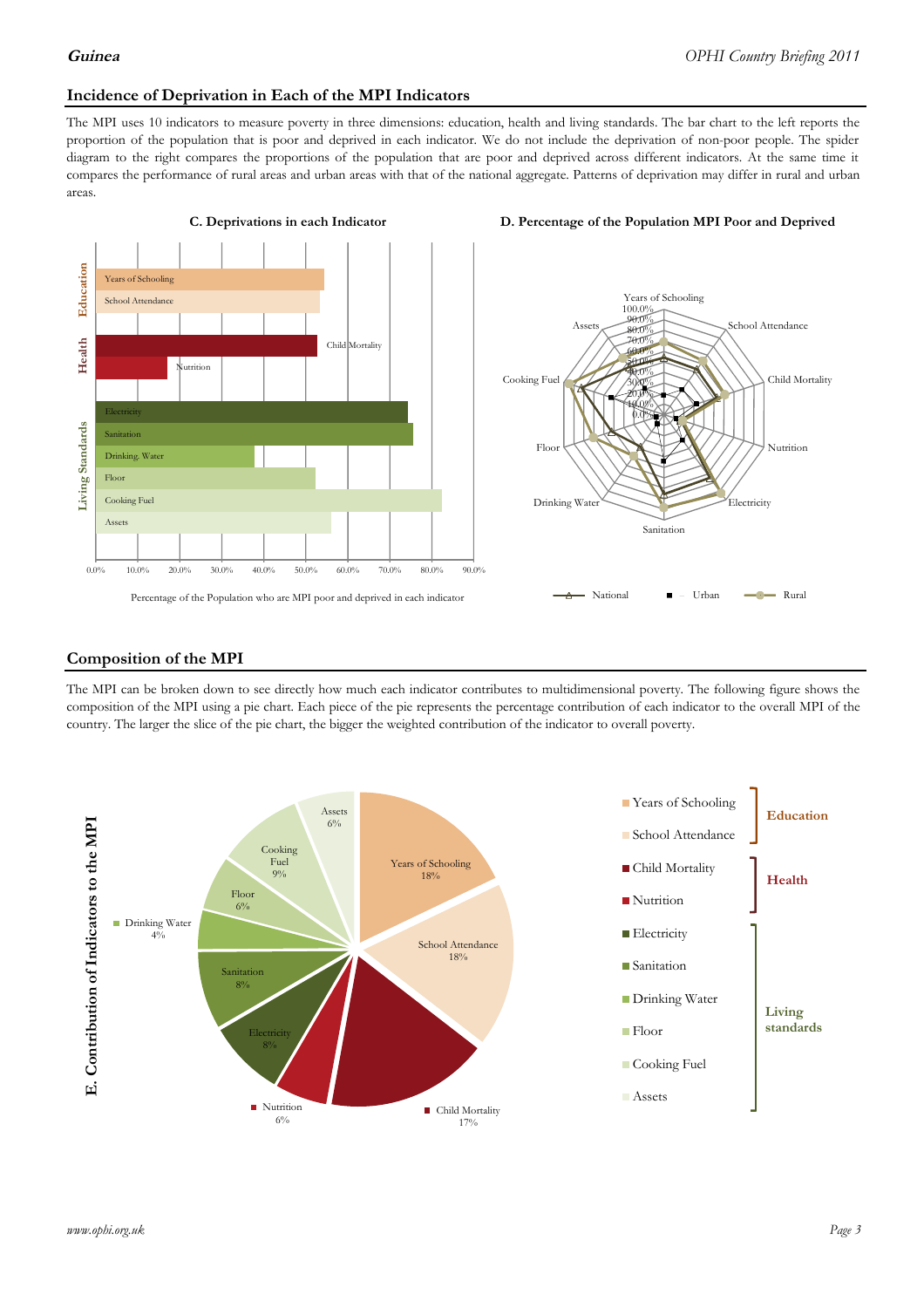# **Decomposition of MPI by Region**

The MPI can be decomposed by different population subgroups, then broken down by dimension, to show how the composition of poverty differs between different regions or groups. On the left-hand side of column chart F, the height of each of the three bars shows the level of MPI at the national level, for urban areas, and for rural areas, respectively. Inside each bar, different colours represent the contribution of different weighted indicators to the overall MPI. On the right-hand side of column chart F, the colours inside each bar denote the percentage contribution of each indicator to the overall MPI, and all bars add up to 100%. This enables an immediate visual comparison of the composition of poverty across regions.



### **F. Contribution of Indicators to the MPI at the National Level, for Urban Areas, and for Rural Areas**

# **Intensity of Multidimensional Poverty**

Recall that i) a person is considered poor if they are deprived in at least one third of the weighted indicators and ii) the intensity of poverty denotes the proportion of indicators in which they are deprived. A person who is deprived in 100% of the indicators has a greater intensity of poverty than someone deprived in 40%. The following figures show the percentage of MPI poor people who experience different intensities of poverty. The pie chart below breaks the poor population into seven groups based on the intensity of their poverty. For example, the first slice shows deprivation intensities of greater than 33% but strictly less than 40%. It shows the proportion of poor people whose intensity (the percentage of indicators in which they are deprived) falls into each group. The column chart H reports the proportion of the population in a country that is poor in that percentage of indicators or more. For example, the number over the 40% bar represents the percentage of people who are deprived in 40% or more indicators.



**G. Intensity of Deprivation Among MPI Poor**



Intensity of Poverty